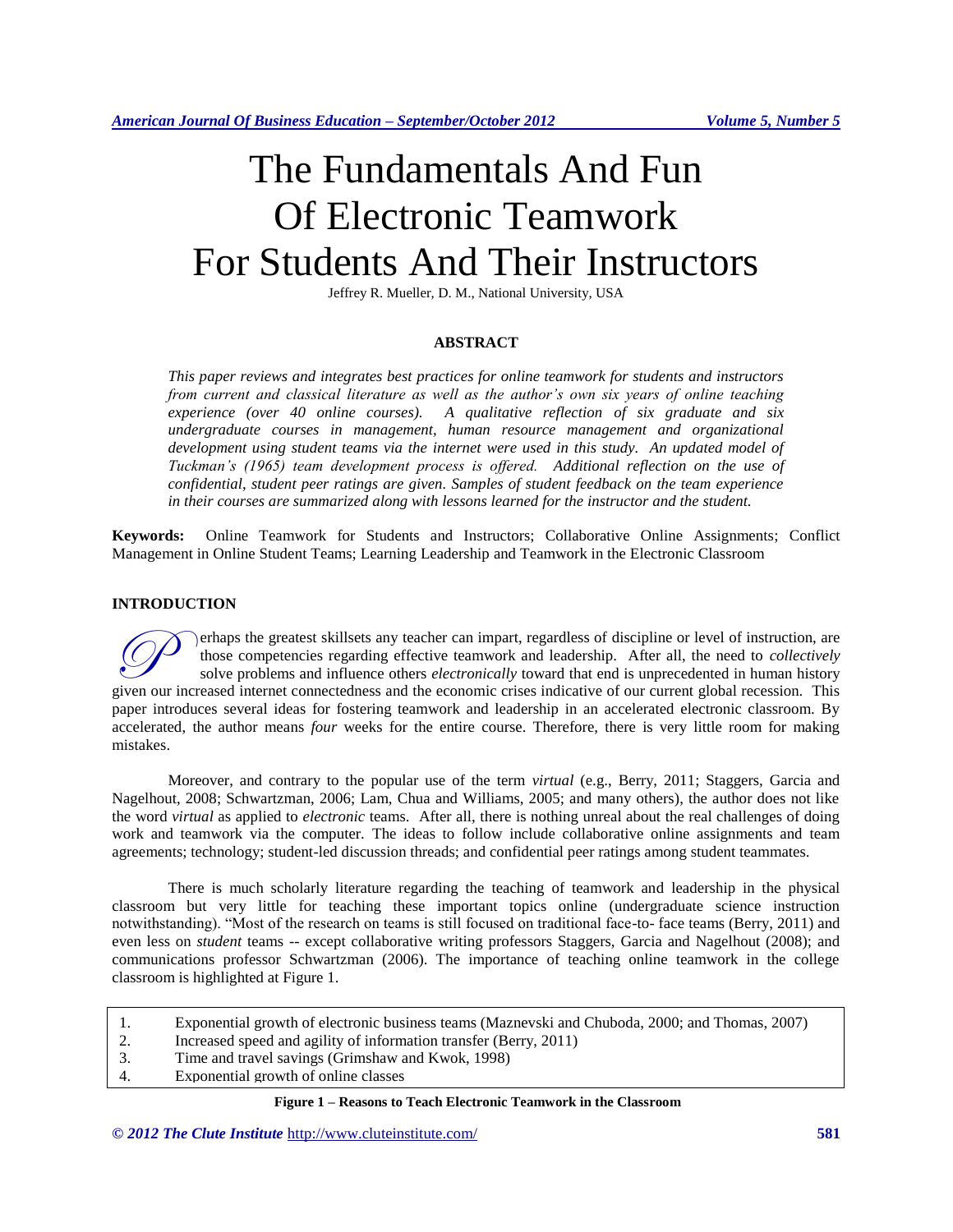# **COLLABORATIVE ONLINE ASSIGNMENTS AND AGREEMENTS**

Bocchi, Eastman and Swift (2004) profiled online MBA students and concluded a need to better equip students to work in electronic teams. Interestingly, these authors also cited research from Kearsey (2002) and Smith (2001) who recommended not more than 20 students in an online course (readers who are university administrators pushing large enrollment classes please take note). Furthermore, Millis and Cottell (1998) recommended a small group size of four. Conrad and Donaldson (2004) published a book on engaging the online learner that included a suggested checklist for team activities (Figure 2)

- 2. Does it require learners to build on each other's thoughts and strengths?<br>3. Does it require critical thinking?
- Does it require critical thinking?
- 4. Is the team required to produce a synthesized product?<br>5. Are team members held individually accountable for the
- Are team members held individually accountable for their contribution?

# **Figure 2 – Checklist for Effective Online Team Assignments** (adapted from Conrad and Donaldson, 2004)

Although suggested assignments were not offered, this checklist guided the author's thinking in constructing meaningful team assignments and feedback. Experiential teamwork and leadership in the online academic medium can be accomplished a number of ways. One way is to challenge students with a collaborative team research assignment worth 20% of their final grade. Students are randomly put into groups of four or five and told to select a relevant topic (that they must usually narrow to conform to page requirements - ten pages) and comply with other syllabi expectations for academic writing. The selection of the topic is then posted in the discussion board at the end of the first week by the elected team leader along with the team agreement.

This random selection of student teams is labeled by Staggers, Garcia and Nagelhout (2008) as "the biggest challenge we [business writing instructors] face in helping student groups become teams". Their response to this challenge was to require students to 1) become familiar with a condensed version of Tuckman's (1965) classic stages of a team and 2) assign teams and team roles in a mock conference project scenario, their attempt at teambuilding. The author wholeheartedly concurred with their first suggestion (although an expanded version is needed and not a condensed version) and vehemently disagreed with the second, arguing that 1) working students have enough real organizational challenges to occupy their problem-solving propensity and 2) students need to discover their own role within a team.

In lieu of an artificial teambuilding exercise the author recommends a team agreement to specify goals and roles. Gaytan and McEwen (2007) recommended the use of learning contracts, small group work, projects and collaborative learning but did not provide any specific methods or examples for this. Team agreements per Block (2000), the consultant's consultant, are a kind of social contract that describes what team members expect from each other and when. The reason for putting it in writing is for clarity, not enforcement. Therefore, as teammates learn, and learn *from,* each other's strengths and weaknesses they may revise the roles they choose in order to produce a successful outcome – the project – at the end of the third week of class. Not all students are excellent writers but perhaps they can adopt and learn at least something about writing via the role of APA-compliance editor, content editor, counter-evidence editor (devil's advocate), creativity editor, researcher, meeting leader or some other self-orleader-designated contribution.

Moreover, while the product is important, equally important for learning teamwork and leadership is the team process. Tuckman (1965) introduced a five-step process of group development that has served as an industry training standard since its inception. It was updated by Maples (1988); Staggers, Garcia and Nagelhout (2008) and once again by the author (Figure 3).

Interestingly, the first four stages of this model correspond nicely with what Katzenbach and Smith (2003) defined as "the team performance curve". According to this pair, a team characteristically takes a significant dip in performance shortly after forming and during the storming stage. It is only after the team revisits their team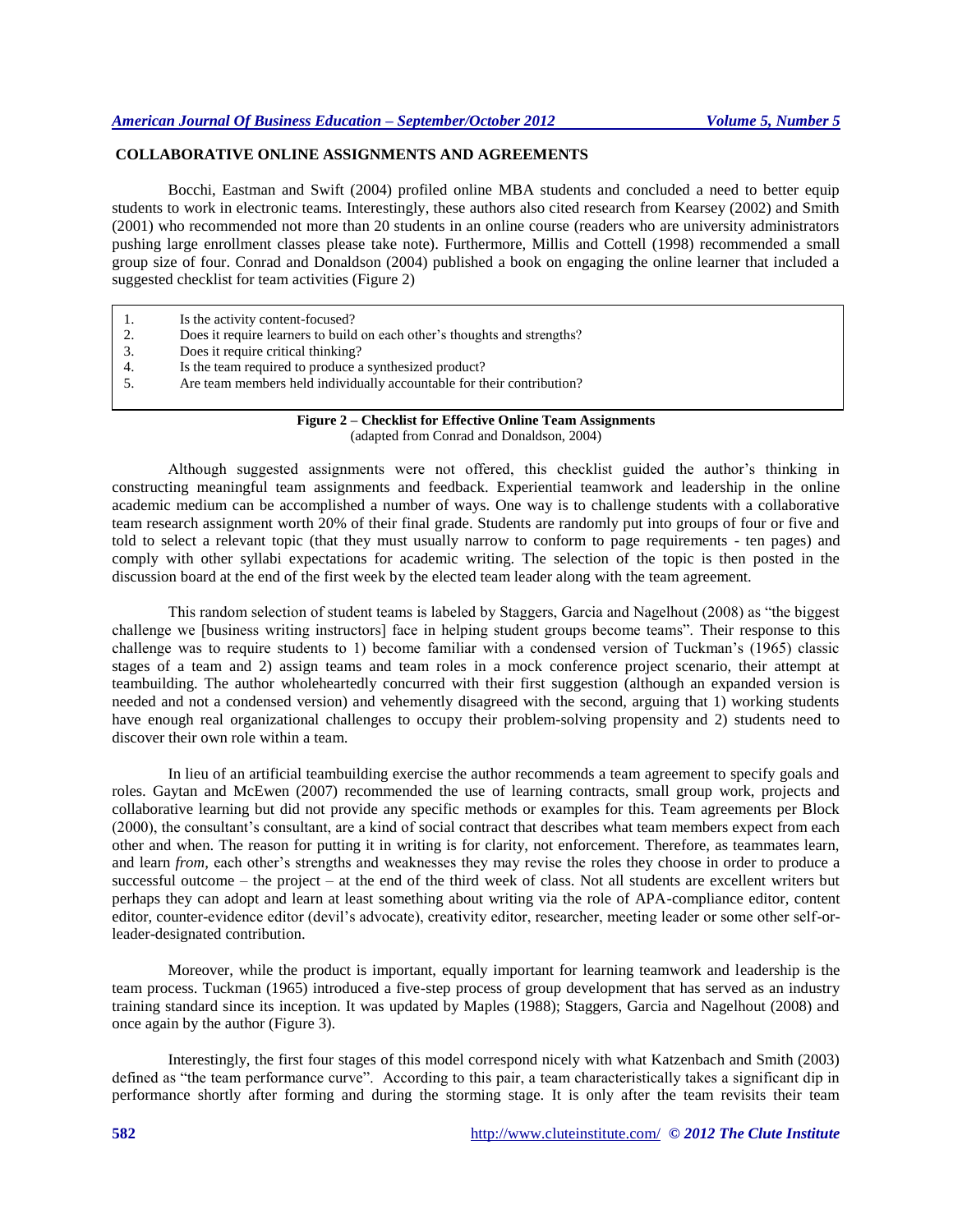agreement (e.g., mission, goals and roles) in the norming stage that they achieve some degree of performance; and maximize their performance based on the conditions listed in the perform section of Figure 3. The performance stage, incidentally, is where the fun of teamwork begins, and only after the preceding stages, the fundamentals, are fulfilled.

Tuckman (1965) argued that groups need to experience every stage to achieve maximum effectiveness but as noted by the Staggers trio (2008) "the stages of teambuilding are recursive and not linear"; hence the double arrows in Figure 3 suggesting the dynamic nature of the model. Additionally they significantly note that Cog's Ladder, an abbreviation of Tuckman (see quotations in Figure 3), is used at U.S. military academies for teaching cadets how to become leaders and officers. Given the prevalence of geographically separated military units scattered around the world, the author wonders if the military academies are teaching *online* teamwork and leadership, too. In any case, it is sorely needed in global business.

| <b>Stage</b>          | <b>Characteristics</b>       | <b>Action Required</b>                                                          |
|-----------------------|------------------------------|---------------------------------------------------------------------------------|
| Form                  | courtesy, confusion,         | a draft team agreement to clarify team mission/goals, roles and expectations    |
| (or reform)           | caution, concern; "polite    |                                                                                 |
|                       | stage"                       |                                                                                 |
| Storm                 | conflict, silent or conveyed | confrontation and conflict management/resolution i.e.,                          |
|                       | criticism, poor attendance;  |                                                                                 |
|                       | lack of listening; lack of   | acknowledge apparent problem and corresponding emotions<br>1.                   |
|                       | equal contribution;          | prompt discussion regarding how the conflict is affecting performance<br>2.     |
|                       | independence or              | all points of view listened to as objectively as possible<br>3.                 |
|                       | over-dependence on           | 4.<br>agreement on the problem                                                  |
|                       | a single person or persons;  | invent options for mutual gain<br>5.                                            |
|                       | "why we're here stage"       | commitment to success/follow-through<br>6.                                      |
|                       |                              |                                                                                 |
| Norm $(-)$ $\uparrow$ | common team behaviors        | acknowledge the problem and solve it as indicated above                         |
|                       | that hinder team             |                                                                                 |
|                       | performance                  |                                                                                 |
|                       | (see "storm" above); "bid    |                                                                                 |
|                       | for power stage"             |                                                                                 |
| Norm $(+)$            | common team behaviors        | acknowledge and reinforce positive contributions and behaviors e.g., a sense of |
|                       | that help team performance;  | urgency, continuous learning, information sharing, positive response to change  |
|                       | "constructive stage"         | and challenge, joint decision-making                                            |
|                       |                              |                                                                                 |
| Perform               | fun; interdependency,        | exemplary individual and collective creativity and contribution that            |
|                       | creativity, harmony,         | consistently exceeds customer/instructor expectations and serves as a model     |
|                       | productivity, achievement,   | for other teams. Four conditions are necessary:                                 |
|                       | joy; "espirit stage"         | complementary skills and experiences<br>1.                                      |
|                       |                              | joint goal-setting<br>2.                                                        |
|                       |                              | 3.<br>joint problem-solving                                                     |
|                       |                              | the collective fun that stems from the preceding<br>4.                          |
| Adjourn               | cohesion, closure;           | individual and collective celebration                                           |

### **Figure 3 – The Team Development Process**

(adapted from Tuckman, 1965; Maples, 1988; Sanborn, 1992; Zenger et al, 1994; Katzenbach and Smith, 2003; and "Cog's Ladder" cited in Staggers, Garcia and Nagelhout, 2008)

This team development process is introduced to students in their first live interactive chat (see Technology section below) so that students may immediately experience the first stages (post-lecture) in their respective team chat rooms. Again, the double arrows in the model represent the dynamic nature of this extended model and the reality of team life. For example, stage two, conflict, is a normal, natural and necessary aspect of team life; indeed life on any scale. Students are told to expect and resolve conflict as it is likely to produce a better product. Related, the absence of conflict may cause the phenomenon *groupthink* (term coined by Whyte, 1952 and popularized by Irving, 1977) attributed to many team failures and real-life tragedies such as the Space Shuttle Challenger disaster January 28, 1986. Therefore, teams may revert to the conflict stage at any time and this is not necessarily a bad thing as long as one (or the entire team) learns from mistakes and makes progress.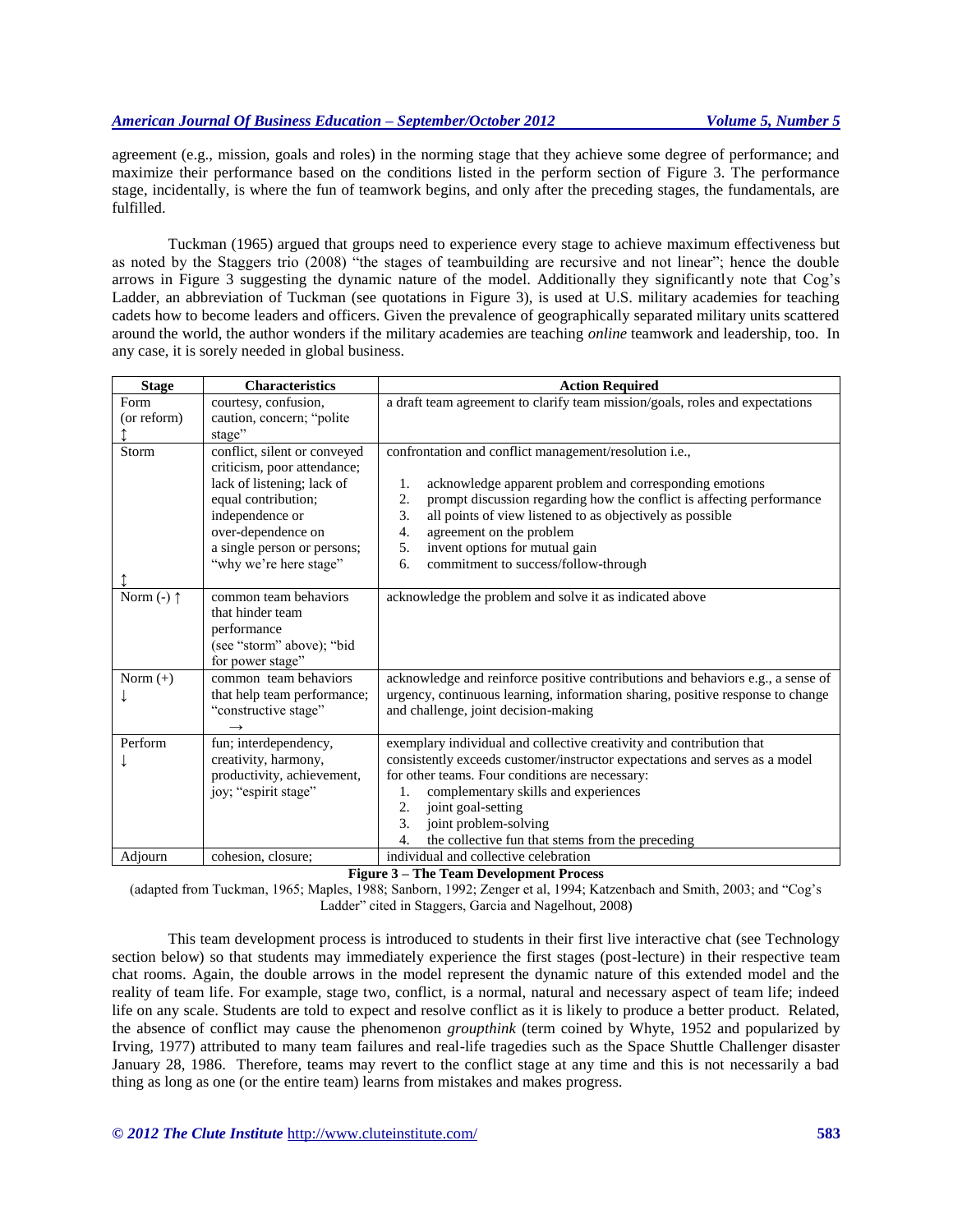Stage Three - norming, - is that pre-performance stage where teammates identify and acknowledge those recurring patterns of team behavior that help (positive norms) or hinder (negative norms) the success of the team. Regarding the former, a reinforcement of those positive norms (e.g., deadline timeliness, listening to all ideas, constructive criticism, etc.) is suggested. Regarding the latter, students are cautioned to address and resolve the negative norms (e.g., non-attendance or non-contribution in team meetings, egotism, dominance, etc.) lest their team revert to the former stage – storming – and stay there ad infinitum or ultimately disband (even emotionally) prematurely. Moreover, any time change is introduced to the team, be it a change in team membership or direction, the team may have to revert all the way back to the form stage and literally REform, re-storm, and/or re-norm.

In the performance stage teams emulate exemplary teams as they strive for project completion. As Katzenbach and Smith explained, "overcoming barriers to performance is how groups become teams…surmounting obstacles together builds trust and confidence in each other's capabilities". However, the team learning continues when the professor grades the paper with corresponding detailed feedback based on the all of the previous guidance, particularly Chat One, and, of course, the course outline (syllabus). Sometimes this instructor feedback is where the greatest student revelations occur as student teams realize their product did not meet certain pre-established instructor expectations. In other cases where the team paper met or exceeded instructor expectations, the team further experiences the joy and fun of their collective efforts.

In any case, the final stage – adjourning – students are required to rate their teammates as described in the Confidential Peer Rating section below and record additional reflections on a final exam short-answer question described in the Evaluation section of this paper.

# **TECHNOLOGY**

The technological platform used at the author's university is e-college. It features group text-chat rooms for synonymous group work that are automatically recorded (archived) for ease of instructor and absent teammate review. E-college also features a drop-down menu in Doc Sharing specifically for team use (and also for instructor/entire class use).

A third feature is the oral interactive chat, also known as Class Live Pro (CLP). Instructors may talk via headset to their students while their students listen in real time and simultaneously review Power Point slides or other shared documents. Students may also ask questions to anyone present if their headset has a microphone thereby immediately addressing any concerns or comments. CLP also contains a text chat area for those students having technical difficulties with their headsets or did not purchase a headset. In any case, the live lecture/discussion, and text chat are automatically recorded so that absent students may review, learn and contribute ex post facto to the archives at their convenience.

Student teams are *required* to use all three of these e-college features (in lieu of the many other options available) so that the author may take a peek at group dynamics and progress, and comment accordingly, much as instructors would do in an onsite classroom. Additionally, student teams can conduct live, interactive discussion via headset if the instructor logs on as moderator and grants moderator privileges to the team members. The instructor does not have to be present for the whole meeting, only the set-up.

E-college also features a text feedback section in the grade book for individual feedback on all assignments as well as an announcement feature for collective/class feedback such as posting the range and mean scores of all assignments. In the latter, students can see how they are doing in comparison to their anonymous peers if the instructor uses these features.

The telephone is highly recommended for teams in the event of significant disagreement between team members (and/or their instructor); and perhaps group conference calls if students have access to that technology. After all, the telephone offers the additional richness (e.g., tone of voice, etc.) and immediacy not present in exclusively text-based or other asynchronous media.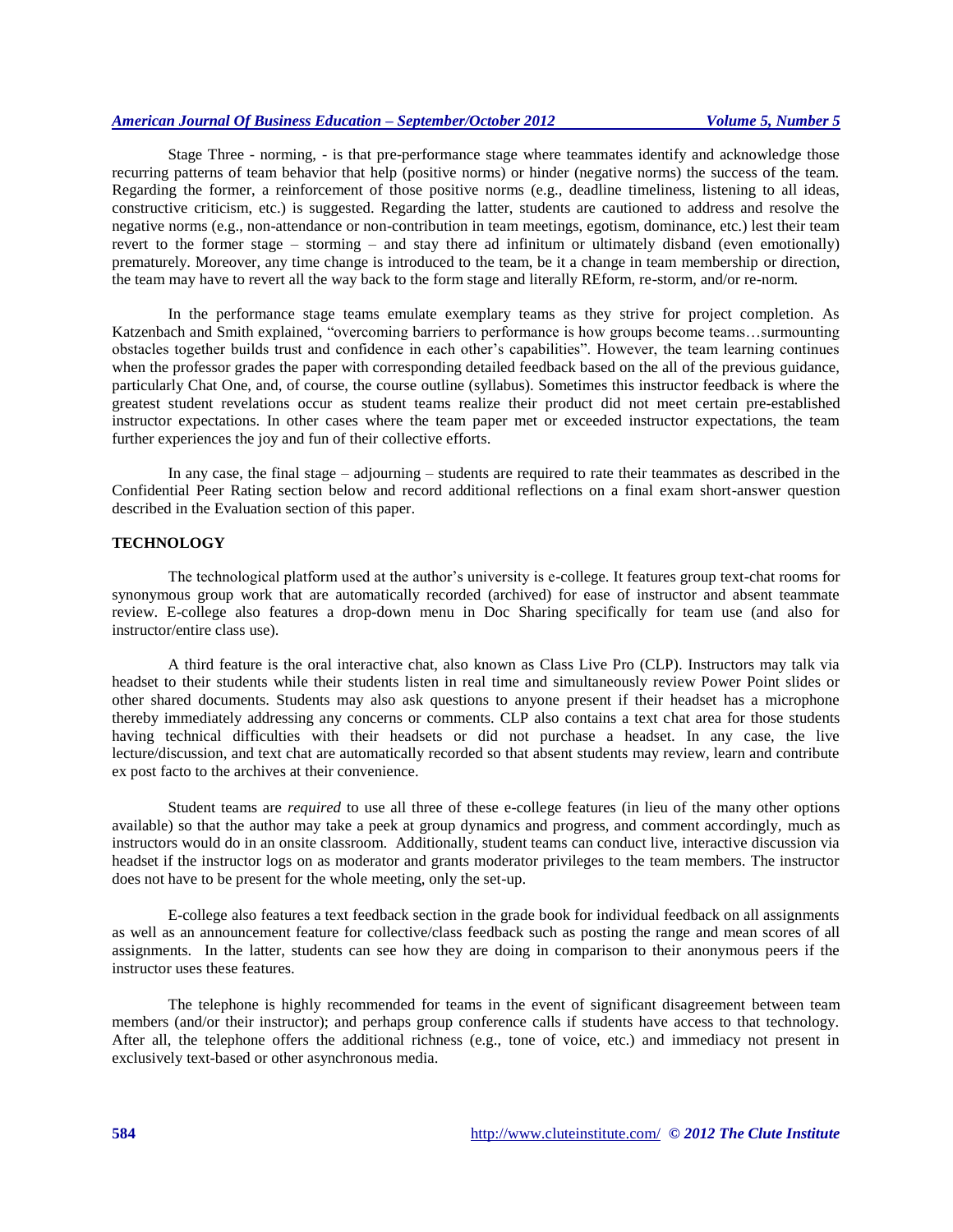# **STUDENT-LED DISCUSSION THREADS**

Bender (2003) reported,

*it is only through online discussion that the instructor can come to know the students, and know how they think… pulling together disparate strands of conversations, expertly weaving the different threads to make a cohesive body of knowledge which can move forward in a linear fashion…leads to meaningful learning as well as richness and diversity of thought and discussion*

Why not have *students* choose relevant discussion questions in the final week(s)? The first five students who log on have the option of doing so. All of the other "rules" apply for the entire class (including discussion leaders): alternate day posting, integrated research and textbook ideas (including sources), minimum two classmate interaction, spell check and grammar check, etc. Student discussion leaders are sent an email requesting they follow certain leadership practices (see Figure 4).

|                 | Acknowledge all responses                                                                                            |
|-----------------|----------------------------------------------------------------------------------------------------------------------|
| $\mathcal{L}$ . | If there are no responses try asking a more compelling question                                                      |
|                 | Set the example by posting additional research and textbook evidence and counter-evidence                            |
|                 | Have fun with this! While there are no additional points for discussion leadership certainly it is an opportunity to |
|                 | practice what you are preaching and get some raw feedback from your followers and instructor                         |
|                 |                                                                                                                      |

### **Figure 4 – Student Discussion Leadership**

### **CONFIDENTIAL PEER RATINGS (CPRS)**

Multi-rater feedback, also known as 360 Assessment, has become increasingly popular in industry for good cause: it adds transparency and equity not seen in exclusively top-down, frequently-biased feedback and performance appraisal systems. The author's approach to this in the electronic classroom is to have students rate each other on a scale of 0 – 4 (see Figure 5) *based exclusively on contribution to the team research project.* Students do not rate themselves and are cautioned to keep their ratings confidential. As Edwards and Ewens (1996) stated, "360º feedback systems must guarantee absolute anonymity to respondents and confidentiality to employees [students] regarding their feedback, or the process will fail".

Students are required to submit CPRs, whole numbers only with brief justification, to the instructor via email after the project is submitted and before they receive the graded feedback. Scores are tallied by the instructor and rounded up if the mean is .5 or above or down if below .5. The CPR is worth up to four percent of their final grade. Failure to complete the CPR assignment forfeits the points for it.

- 4 outstanding contribution and leadership
- 3 good contribution
- 2 fair contribution
- 1 minimal contribution<br>0 mo contribution
- 0 no contribution

#### **Figure 5- Confidential Peer Ratings**

# **SUMMARY AND CONCLUSION**

The final exam question that yielded student reaction to the online team experience was given to them several days before the exam to allow thoughtful reflection. All students receive the point for the question as long as they answered it: *In a single paragraph detail your reaction to and use of team tools (team agreement, chat room, doc sharing, etc.) as well as the team experience*. E-college conveniently records the collective answers for ease of display and review. The overall reaction to the use of tools and technology was very positive in this sample of twelve graduate and undergraduate courses, particularly the use of the team agreement and paper guidance. Conversely, the team experience varied depending on the teammates. Most of the criticism had to do with meeting

*© 2012 The Clute Institute* http://www.cluteinstitute.com/ **585**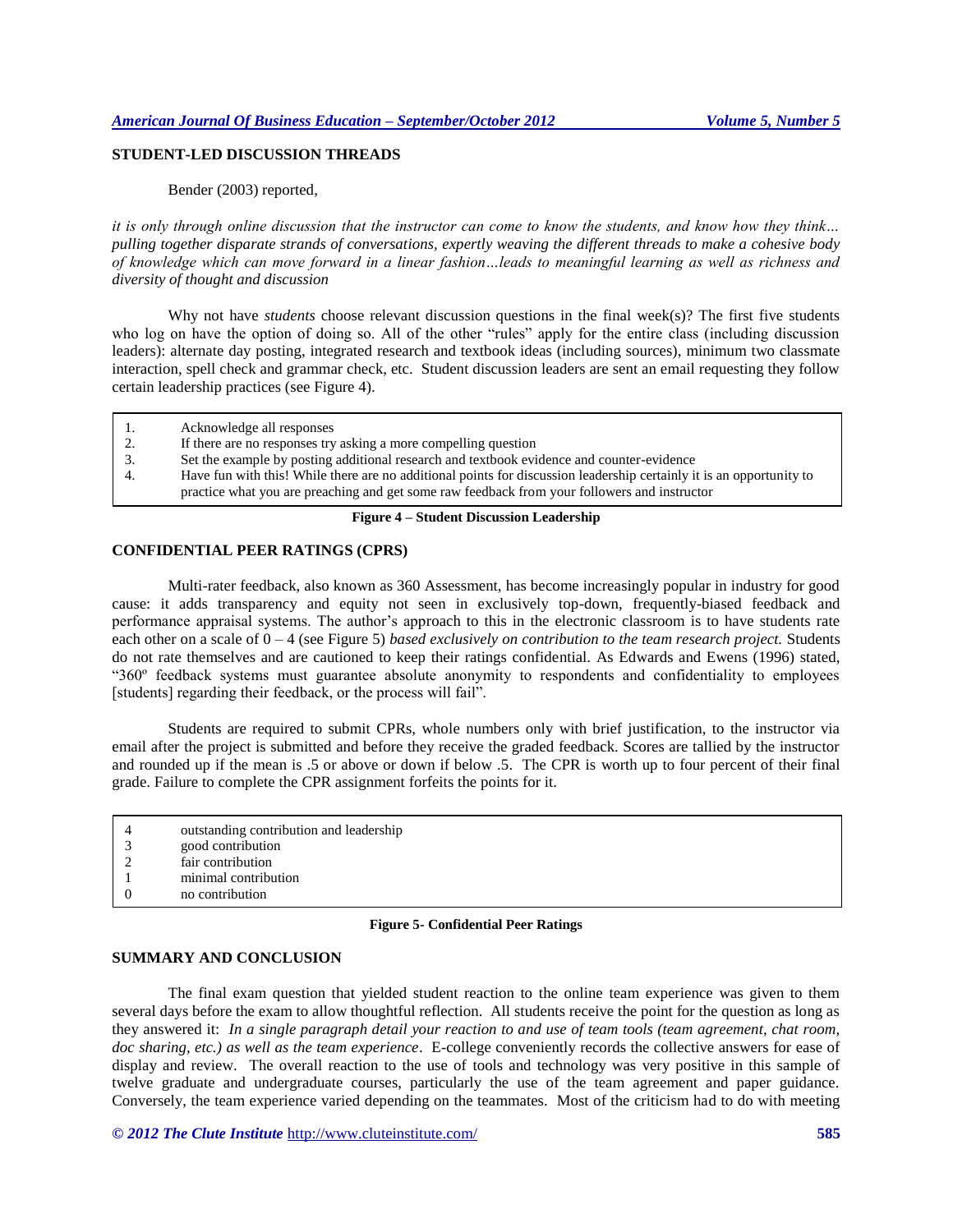teammates via different time zones and social loafing (rightfully exposed in the confidential peer ratings). Isn't that reality? In any case, students now know what it is like to participate on an electronic team, produce a team document, experience and/or resolve team conflict if any, lead a threaded discussion, and evaluate their peers based on contribution. Hence, they are more prepared for electronic teamwork and leadership on-the-job as compared to employees who have not worked on electronic teams.

The approach listed in Figure 6 virtually eliminates the "real problems with virtual teams" (Lam, Chua and Willimas, 2005) namely, "lack of coordination, minimal interaction, 'get it over with' mentality, lack of deep discussion, clinical rather than heated discussion, dormant teams, free-riders and easy-riders". It also counters the findings of Tinoca and Pereira (2010) that "special care must be given to the construction of groups". Rarely do business teams get to choose their teammates. Lastly, these fundamentals resolve the critical praxis suggested by Seibold and Kang (2008), "teaching a process involving a continuous relationship between practice and reflexivity".

- 1. A user-friendly electronic platform that includes asynchronous, archived team text chat, team document sharing; and synchronous, team, recorded voice over internet protocol
- 2. An initial electronic team assignment entitled *Team Agreement* that includes
	- a. The team research topic and possible subtopics
	- b. Individual team roles and responsibilities to the team
		- c. Communication frequency and form
	- d. Deadlines for drafts and final product
- 3. Formative instructor feedback to student teams based on any drafts and interaction in archived team chat rooms
- 4. Summative instructor feedback based on assignment requirements
- 5. Confidential student peer ratings as part of the student's final grade
- 6. Student feedback on the team experience to instructor embedded as part of the final exam

# **Figure 6 – The Fundamentals of Electronic Teamwork**

# **LIMITATION OF THE STUDY AND FUTURE STUDIES**

How well this set of online team experiences in academia translate back into the world of work will need to be evaluated via longitudinal studies and their introduction here paves the way for that. Moreover, the author strongly recommends hybrid courses (a combination of online and onsite) in lieu of exclusively online courses for maximum learning of these topics. After all, interpersonal skills and presentation skills cannot be effectively taught or learned exclusively online (Mueller and Marandos, 2008). Nevertheless, transfer of online learning from several undergraduate and graduate courses in management, human resource management and organizational development will be tested via a Likert-scale survey to class alumni planned for 2015 (email addresses have been retained). In the spirit of online teamwork and leadership the author invites ongoing dialogue and feedback to Email: jmueller@nu.edu. Together we can make a lasting difference in the minds and team behaviors of these dedicated student-leaders and future leaders.

# **AUTHOR INFORMATION**

**Jeffrey R. Mueller**, D.M. is an associate professor and regional lead faculty in the Leadership and Human Resource Department in the School of Business and Management at National University. His research interests include leadership development, organizational development, change management, organizational behavior and misbehavior, organizational redesign, staffing, training, performance management, multiple intelligences and the use of music and other interdisciplinary approaches as a method and a metaphor in all the above. He invites comments to E-mail: jmueller@nu.edu

# **REFERENCES**

- 1. Bender, T. (2003) *Discussion Based Online Teaching to Enhance Student Learning*. Sterling, VA: Stylus Publishing.
- 2. Berry, G.R. (2011) Enhancing Effectiveness on Virtual Teams. *Journal of Business Communication* Vol. 48, Number 2.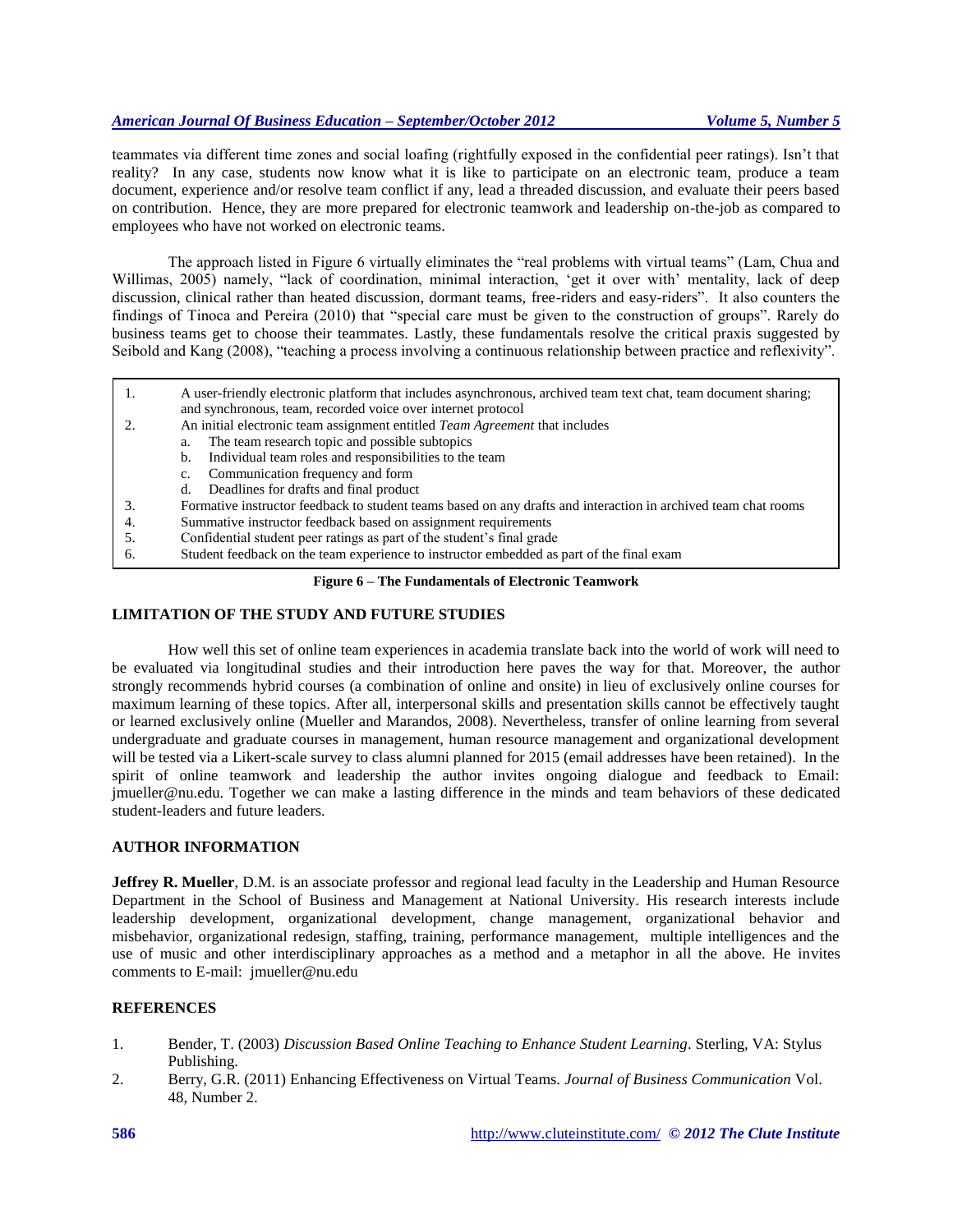- 3. Block, P. (2000) *Flawless Consulting*. San Francisco: Jossey-Bass.
- 4. Bocci, J. Eastman, J.K. and Swift, C.O. (March/April 2004) Retaining the Online Learner. *Journal of Education for Business*.
- 5. Conrad, R-M. and Donaldson, J.A. (2004). *Engaging the Online Learner*. San Francisco: Jossey-Bass.
- 6. Edwards, M.R. and Ewen, A.J. (1996) 360 *Degree Feedback*. NY: Amacom
- 7. Gaytan, J. and McEwen, B.C. (2007) Effective Online Instructional and Assessment Strategies. *The American Journal of Distance Education* 21 (3).
- 8. Grimshaw, D.J. and Kwok, F.T.S. (1998). The business benefits of the virtual organization. In *The Virtual Workplace* by editors Igbaria, M. and Tan, M. Hershey, PA: Idea Group.
- 9. Hannah, S.T., Walumba, F.O., and Fry, L.W. (2011). Leadership in action teams: team leader and members' authenticity, authenticity strength, and team outcomes. *Personnel Psychology* 64, 771-802.
- 10. Janis, I.L. (1982) *Groupthink: Psychological Studies of Policy Decisions and Fiascoes*. Boston: Houghton-Mifflin.
- 11. Judeh, M. (2011). An examination of the effect of employee involvement on teamwork effectiveness: an empirical study. *International Journal of Business and Management* Vol. 6, No. 9.
- 12. Katzenbach, J.R. and Smith, D.R. (2003) *The Wisdom of Teams*. NY: HarperCollins.
- 13. Kearsley, G. (2002 Jan/Feb). Is online learning for everybody? *Educational Technology*, 42(1).
- 14. Lam, W., Chua, A., Williams, J.B. (2005). Real problems with virtual teams: an analysis of the factors leading to dysfunctional online collaboration. U21Global Working Paper No.005.
- 15. Maples, M.F. (1988) Group Development: Extending Tuckman's Theory. *Journal for Specialists in Group Work*, 13.
- 16. Maznevski. M.L. and Chuboda, K. (2000). Building space over time: Global virtual team dynamics and effectiveness. *Organizational Science* 11, 473-492.
- 17. Millis, B.J. and Cottell, P.G. (1998).*Cooperative learning for higher education faculty*. Phoenix, AZ: Oryx Press.
- 18. Mueller, J.R. and Marandos, S.A. (2008). Hybrids: How effective are they in tapping into students' learning styles and instructor teaching preferences v. exclusively online courses? American Society of Business and Behavioral Sciences Conference Proceedings.
- 19. Sanborn, M. (1992) *TeamBuilt*. New York: MasterMedia Limited.
- 20. Schwartzman, R. (2006). Virtual Group Problem Solving in the Basic Communication Course: Lessons for Online Learning. *Journal of Instructional Psychology* 33 3-14.
- 21. Seibold, D.R., and Kang, P. (2008). Using critical praxis to understand and teach teamwork. *Business Communication Quarterly*, Vol. 71, Number 4.
- 22. Smith, L.J. (2001) Content and Delivery: a comparison and contrast of electronic and traditional MBA marketing planning courses. *Journal of Marketing Education* 23 (1).
- 23. Staggers, J., Garcia, S., and Nagelhout, E. (2008). Teamwork through team building: face-to-face to online. *Business Communication Quarterly*, Vol. 71, Number 4.
- 24. Sweet, M. and Michaelsen, L.K. (2007) How Group Dynamics Research Can Inform the Theory and Practice of Postsecondary Small Group Learning. *Educational Psychology Review* 19: 31-47.
- 25. Thomas, G.F. (2007). How can we make our research more relevant? Bridging the gap between workplace changes and business communication research. *Journal of Business Communication*, 44 283-296.
- 26. Tinoca, L. and Pereira, A. (2010). Online group work patterns: how to promote a successful collaboration. Proceedings of the 7<sup>th</sup> International Conference Networked Learning.
- 27. Tuckman, B.W. and Jensen, M.A.C. (1977) Stages of Small Group Development Revisited. Group and Organization Studies 2.
- 28. Zenger, J.H., Musselwhite, E., Hurson, K. and Perrin, C. (1994) *Leading Teams*. NY: Irwin.